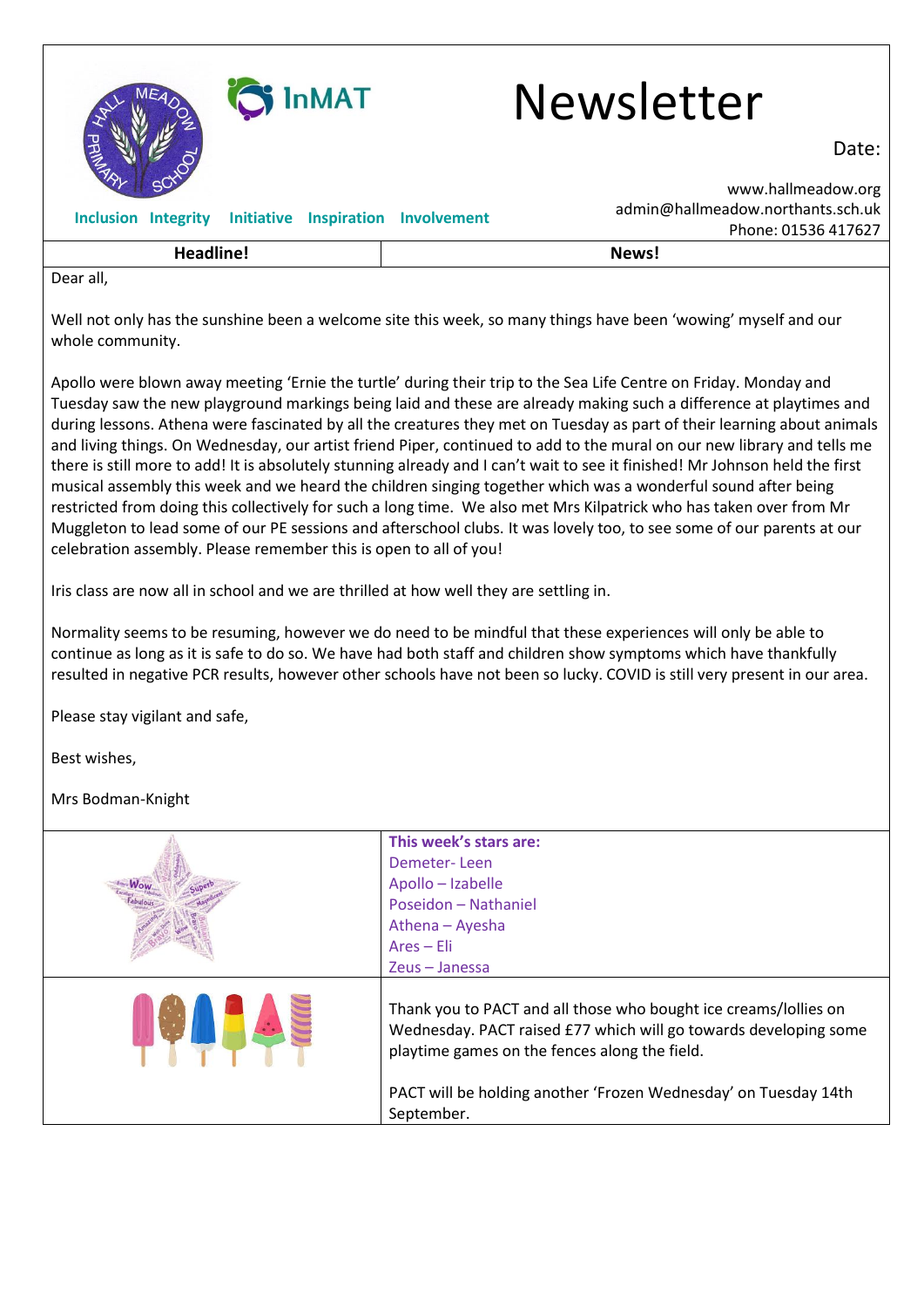|  | <b>COMMOTION IN THE OCEAN</b>                                                                                                                                                                                                                                                                                                                                                                                                                                                                                                                                                                                                                                                                                                                                                                                                                                                                                                                                                                                              |
|--|----------------------------------------------------------------------------------------------------------------------------------------------------------------------------------------------------------------------------------------------------------------------------------------------------------------------------------------------------------------------------------------------------------------------------------------------------------------------------------------------------------------------------------------------------------------------------------------------------------------------------------------------------------------------------------------------------------------------------------------------------------------------------------------------------------------------------------------------------------------------------------------------------------------------------------------------------------------------------------------------------------------------------|
|  | WITH APOLLO!                                                                                                                                                                                                                                                                                                                                                                                                                                                                                                                                                                                                                                                                                                                                                                                                                                                                                                                                                                                                               |
|  | Last Friday, Apollo class had their first trip. We went to Hunstanton and<br>visited the Sea Life Centre. When we arrived, the children were whisked<br>away to the aquarium's classroom. The children were shown a rock pool<br>and had the opportunity to touch a crab and a starfish. We learnt lots<br>about these creatures and how important it is to look after our oceans.<br>We then explored the Centre and got to see lots of animals such as<br>seals, penguins, turtles and sharks! When we were finished, we headed<br>off to sea front to have a picnic at the beach. After that, the children<br>worked together to create some beautiful artwork with items they<br>found on the beach. I could not be prouder of how the children behaved<br>during our day at Hunstanton: they were fantastic! I would like to say a<br>huge thank you to all the staff and volunteers who gave up their time<br>to attend the trip and to you as parents for supporting the day and<br>trusting me with your children. |
|  | This week, I met with some of the PACT committee to plan events for                                                                                                                                                                                                                                                                                                                                                                                                                                                                                                                                                                                                                                                                                                                                                                                                                                                                                                                                                        |
|  | the coming year and discuss plans for the money raised. It was a really<br>successful meeting and all dates will be shared with you on the whole<br>school calendar which will be sent out next week.<br>In the meantime, please add the following to your diary:                                                                                                                                                                                                                                                                                                                                                                                                                                                                                                                                                                                                                                                                                                                                                          |
|  | PACT AGM - Wednesday 6 <sup>th</sup> October 7pm School Hall                                                                                                                                                                                                                                                                                                                                                                                                                                                                                                                                                                                                                                                                                                                                                                                                                                                                                                                                                               |
|  | This will be a great opportunity for you to find out about what has<br>been raised, planned events and how we want to develop the school.<br>It would be great to see you all and please note, attending does not<br>mean you have to commit to anything although we may ask to see<br>your moves at some of the children's discos!                                                                                                                                                                                                                                                                                                                                                                                                                                                                                                                                                                                                                                                                                        |
|  | We would like to invite you all to our Macmillan Coffee/Tea/Cake                                                                                                                                                                                                                                                                                                                                                                                                                                                                                                                                                                                                                                                                                                                                                                                                                                                                                                                                                           |
|  | afternoon on Friday 24 <sup>th</sup> September at 2:45.<br>Please pop in, have a drink and a natter and help us raise funds for this<br>wonderful cause.                                                                                                                                                                                                                                                                                                                                                                                                                                                                                                                                                                                                                                                                                                                                                                                                                                                                   |
|  | Cake donations are very needed and welcomed and can be taken to<br>the office on the morning of the 24 <sup>th.</sup>                                                                                                                                                                                                                                                                                                                                                                                                                                                                                                                                                                                                                                                                                                                                                                                                                                                                                                      |
|  | Thank you to Zeus class and PACT for supporting this event.                                                                                                                                                                                                                                                                                                                                                                                                                                                                                                                                                                                                                                                                                                                                                                                                                                                                                                                                                                |
|  | Our Harvest Festival - Harvest around the World will be taking place<br>on Friday 1 <sup>st</sup> October at 9:10 am.                                                                                                                                                                                                                                                                                                                                                                                                                                                                                                                                                                                                                                                                                                                                                                                                                                                                                                      |
|  | All children will be involved in this from Iris class to Zeus. It will be our<br>first celebration with everyone together.                                                                                                                                                                                                                                                                                                                                                                                                                                                                                                                                                                                                                                                                                                                                                                                                                                                                                                 |
|  | All being well, we hope to hold this on the playground with<br>parents/grandparents sitting/standing. If it does rain, we will move to<br>a plan B currently in discussion.                                                                                                                                                                                                                                                                                                                                                                                                                                                                                                                                                                                                                                                                                                                                                                                                                                                |